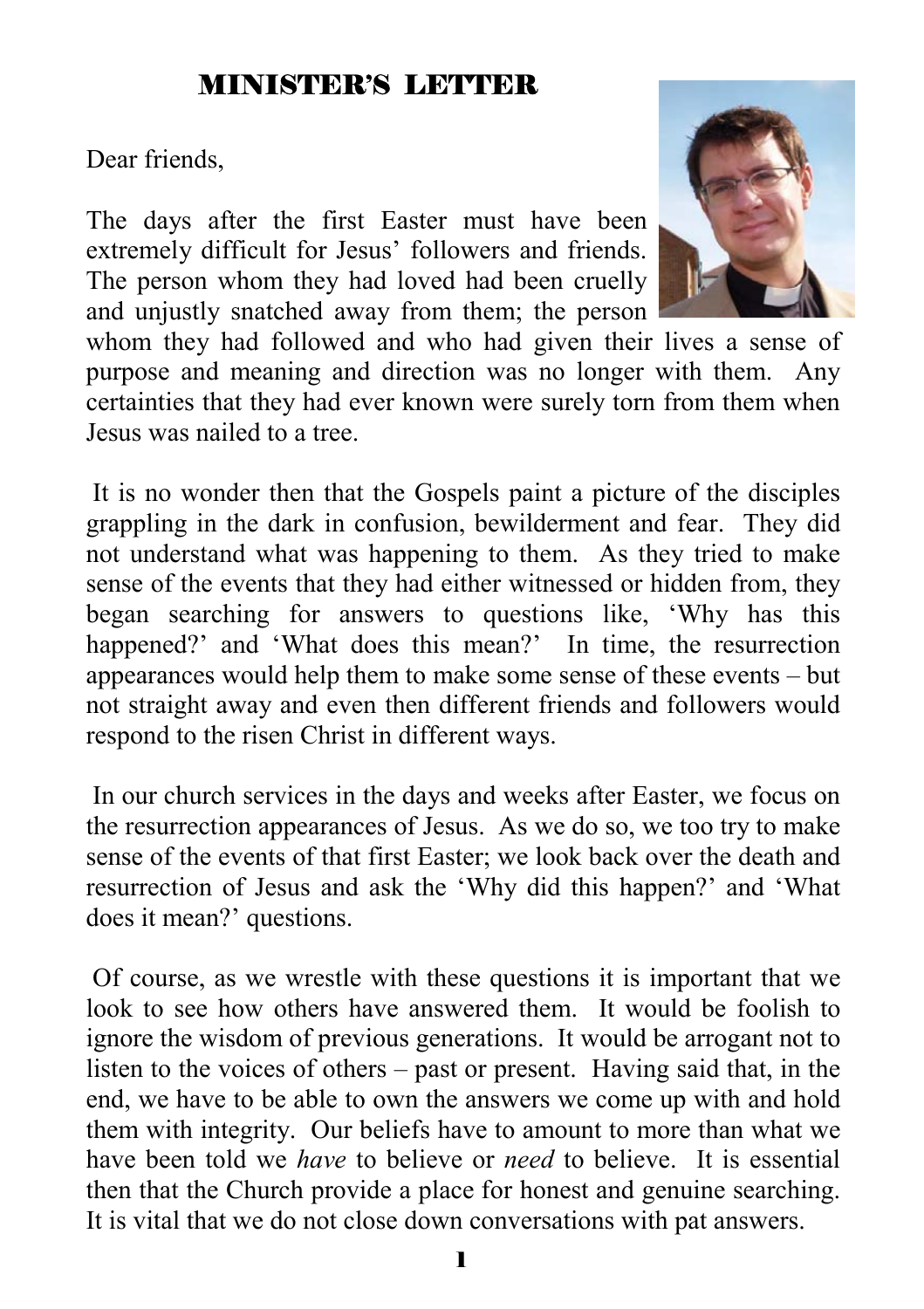In what follows I will offer you a few of my reflections on the events of that first Easter. I do so hoping that this will help you and not hinder you. Please remember as you read on that I am not telling you what I think you ought to believe, rather I am being honest about what I believe and consequently cannot believe. I hope that me being honest will in some way give you permission to be honest too.

 I believe in, and seek to follow, a profoundly human Jesus, a fully human Jesus. By that I do not mean that, whilst on this earth, he was a human being "warts and all" like us. Rather, I believe that Jesus shows those of us who have not yet got there – and that is all of us – what it means to be fully human. Jesus shows us what a life that is fully human looks like when it is fleshed out.

 So, I believe that, first and foremost, Jesus lived for us. As a result, I cannot and do not believe that Jesus "came to die for us" – for me the claim that he did is a denial of his life and ministry – and I cannot make sense of Jesus' death on the cross in terms of him being a sacrificial offering demanded by God, for whatever reason. Quite simply, such a god would, in my view, be a monster and less than, rather than more than, human. I could never believe in or worship such a god.

That said; I do believe both that we can speak of Jesus conquering evil on the cross and I do believe that we can proclaim that a great victory was won there.

Throughout his ministry Jesus proclaimed the Kingdom of God. This was a revolutionary message for it spoke of a time when the powerful would be brought down from their thrones and the lowly lifted up, it spoke of a time when the hungry would be filled with good things but the rich sent away empty.

 Jesus knew that if he continued on the path that he was on – proclaiming this Kingdom – he would meet strong opposition and probably death. Since crucifixion was a standard form of death for failed revolutionaries, Jesus could have reasonably have expected such an end. This is the knowledge that Jesus is struggling with in the Garden of Gethsemane and this is what happens to him.

With all this in mind, I understand the message of the cross to be this: Jesus showed us how to live but people generally – and especially those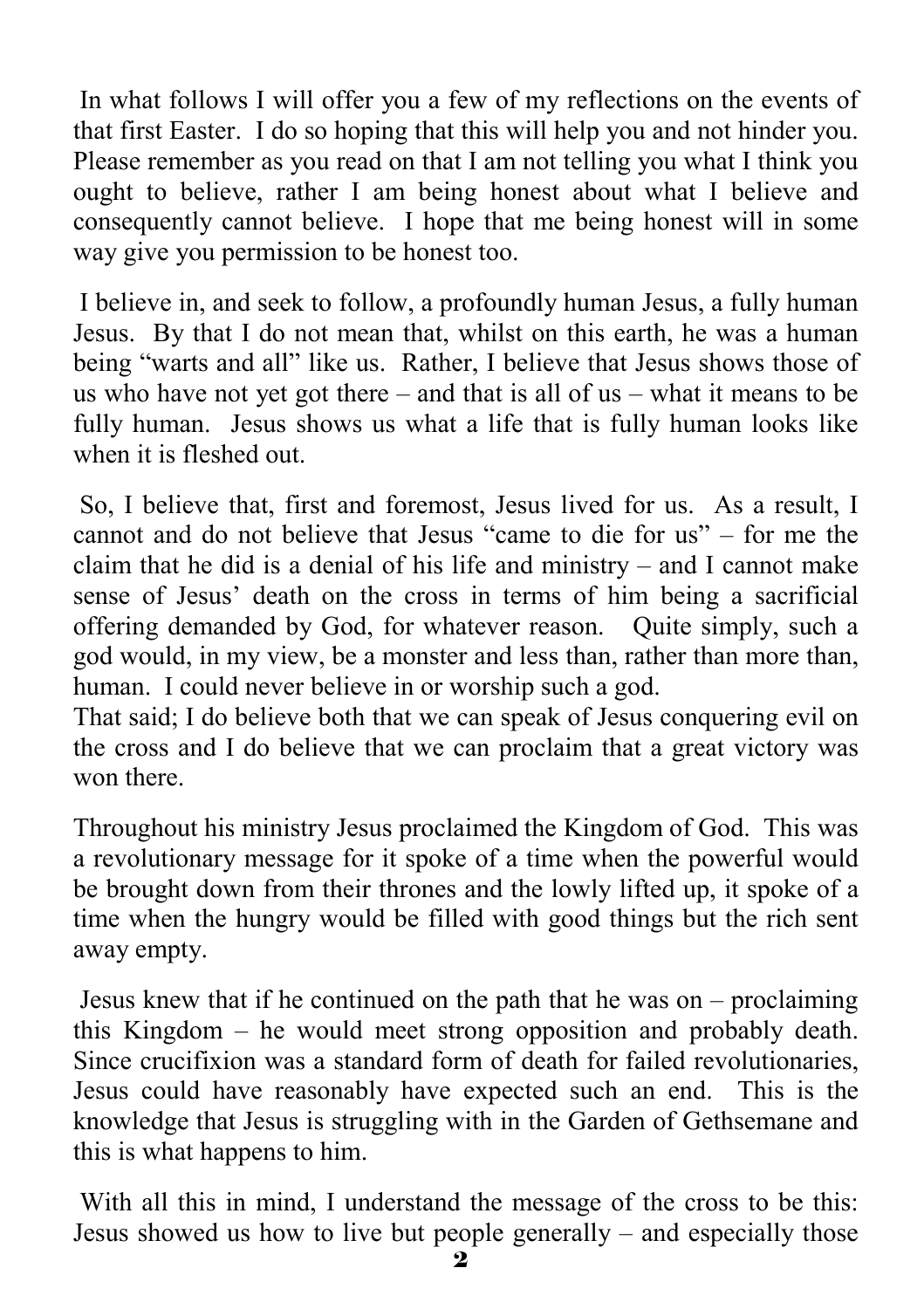in power who had the most to lose – could not cope with him, with his love or with his message (and these are all inextricably linked). Finding Jesus and his message threatening, they do whatever it takes to shut him up and shut him out. They nail him to a tree.

 The message of the resurrection, for me, becomes Jesus (and therefore God) saying, 'You can try and push me away, shut me out and even kill me. But you will not win and I will continue to love you no matter what<sup>?</sup>

 In this way, I believe, evil was defeated – but not in a way that it would not exist again. Instead, here is a sign from God that says, 'I've overcome evil once. I can and will do so again. Though evil persists, my resurrection life will ensure that love will ultimately triumph.'

 As I said, I hope that me sharing my attempts to make sense of the events of that first Easter helps rather than hinders you in your searching. I repeat that I am not expecting you to believe the same things as me, rather I am encouraging you 1) to continue to think and talk about what it is that you believe and 2) to help to make the Church a place where others feel comfortable enough to do the same.

With every blessing

*Paul* 

 $\longrightarrow$  < 0 >  $\longrightarrow$ 

#### WEDDING ANNIVERSARY **CELEBRATION**

March was a time of special celebration at Martin Way for Derek and Mary Heaton.

On Sunday 29th they celebrated their  $50<sup>th</sup>$ Wedding Anniversary and invited friends and family to join with them as they renewed their Wedding Vows at the church.

We wish them many more years of happiness together.

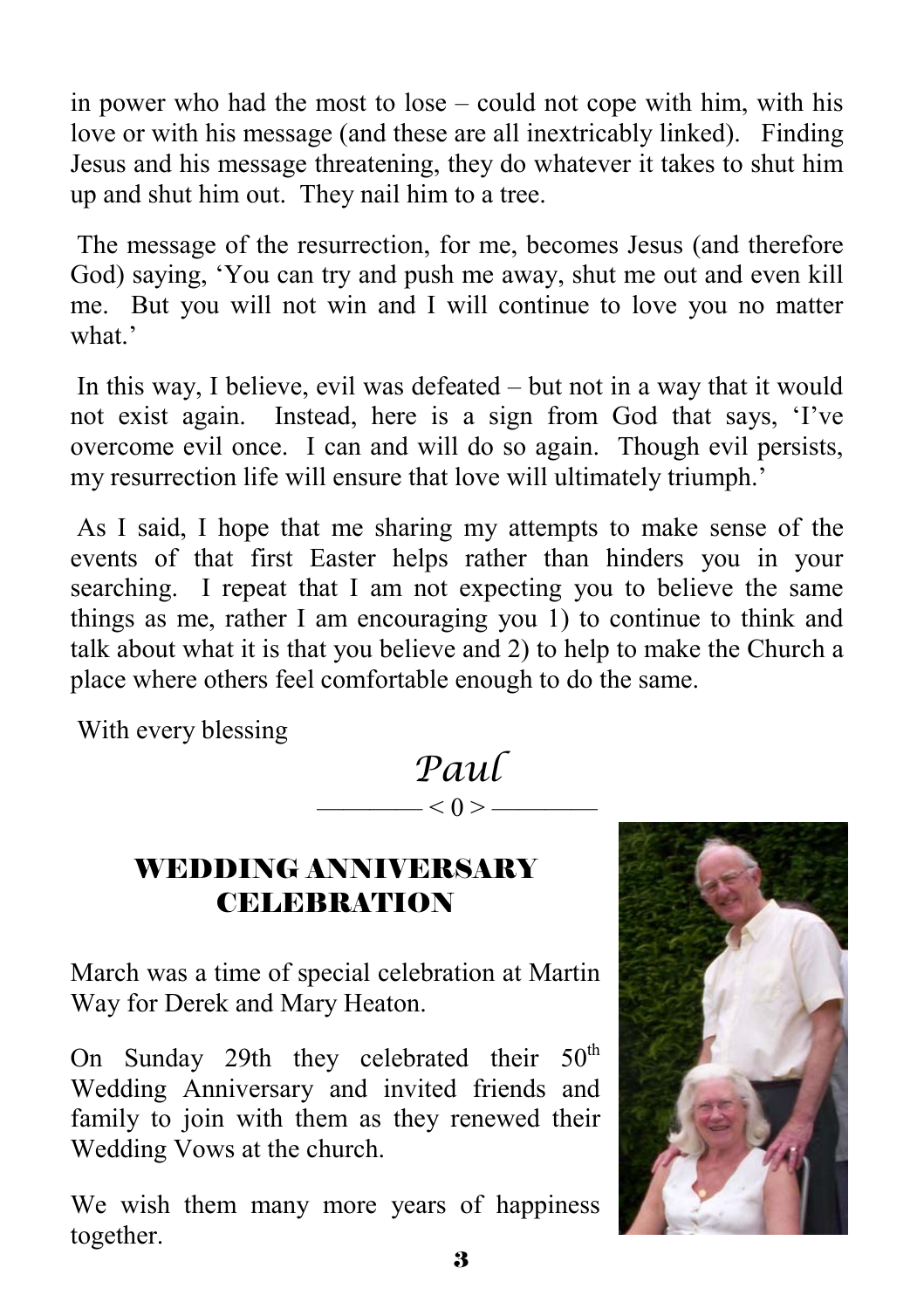# **EASTER** OFFERING 2009

# *"The WAY'"*

What is the 'Easter Offering'? The envelope will be handed to

you or put on your chair/pew on Easter Sunday, but you may not look at the envelope very closely, even if you decide to put some money in it. It is not for, or instead of your usual giving to the church at Easter, but a special offering at his time. This information may help you to decide what should be put in (and maybe written on) the envelope

Every year 'Easter Offering' envelopes are distributed in most Methodist churches, in Britain and Ireland, including all the churches in the Wimbledon circuit. Your giving, via these envelopes will support Mission Partners working in 61 countries overseas; the Mission in Britain Programme; Nationals in Mission Appointments and overseas students in ministry training. It also allows the Church to make grants to partner churches, Methodist women and to special projects. The collection is organised by Women's Network and the Connexional Communications Team. Together they prepare a different service annually, to accompany the Easter Offering, if desired. The title of the service is printed on the envelopes and posters. In return Women's Network receives 1% of the collection for training Methodist women.

 Last, but not least, as usual if you contribute and pay Income/Capital Gains tax and would like the church to be able to reclaim tax from the Inland Revenue at no cost and no comeback to you whatsoever, there is a declaration to complete on the envelope, so that the church can receive 28 pence for every pound you give.

*Valerie Smith*

(District Network Rep.)

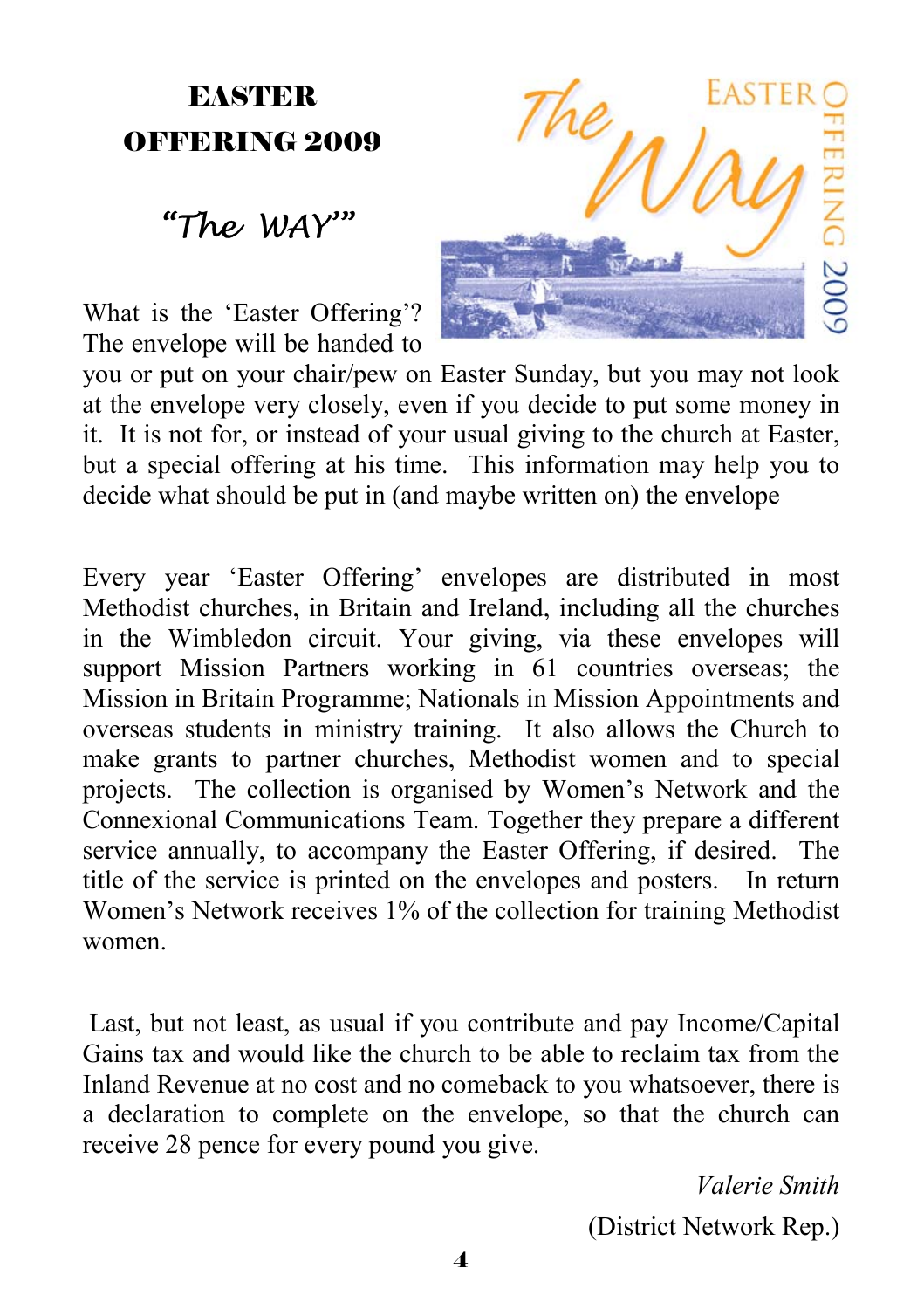## DAFFODIL DAY 2009

*On Monday 2nd March Joyce Plant and Doreen Warren attended the annual Daffodil Day event at Methodist Central Hall Westminster. Both have written of their experiences of the day.* 

*The next Daffodil Day is on March 1st 2010, book it in your diary now!*

Doreen and I met at 10.30.am at Morden Tube and at Clapham Common we met my friend and Doreen's daughter met us outside the hall. We all purchased a daffodil emblem from one of the many sellers. We had a pleasant lunch in the cafeteria and then joined the assembled crowd already seated in the gallery. Community hymn singing, introduced by Rev Tony Miles, began at 1.30pm until 2.00pm.

Rev Martin Turner welcomed everyone and had a roll call of areas of attendance. On the platform were all the Central Hall staff and the Lord Mayor of Westminster, Cllr Louise Hyams who also gave a welcome.

The theme of the afternoon was "The Earth is the Lord's", and there were various contributors, including;

- Polly Deal, who enacted two sketches written by her husband **Steve**
- Revd David Bookless gave a reflection on A Rocha an environmental charity and how he became involved.
- A powerful tenor, Anando Mukerjee sang "Serenade" from the Student Prince and 'The Holy City'.
- Rev Steven Wild's talk introduced a frog puppet, Adam and Eve dolls and a cross at which we should stand at the foot.
- The Daffodil Day Ladies choir, who had been practising since noon sang 'O taste and See' by Vaughan Williams and Rutter's arrangement of 'All Things Bright and Beautiful'

The last address was entitled "And You are the Lord's" featured a mirror and was given by Rev Martin Turner. And finally the singing of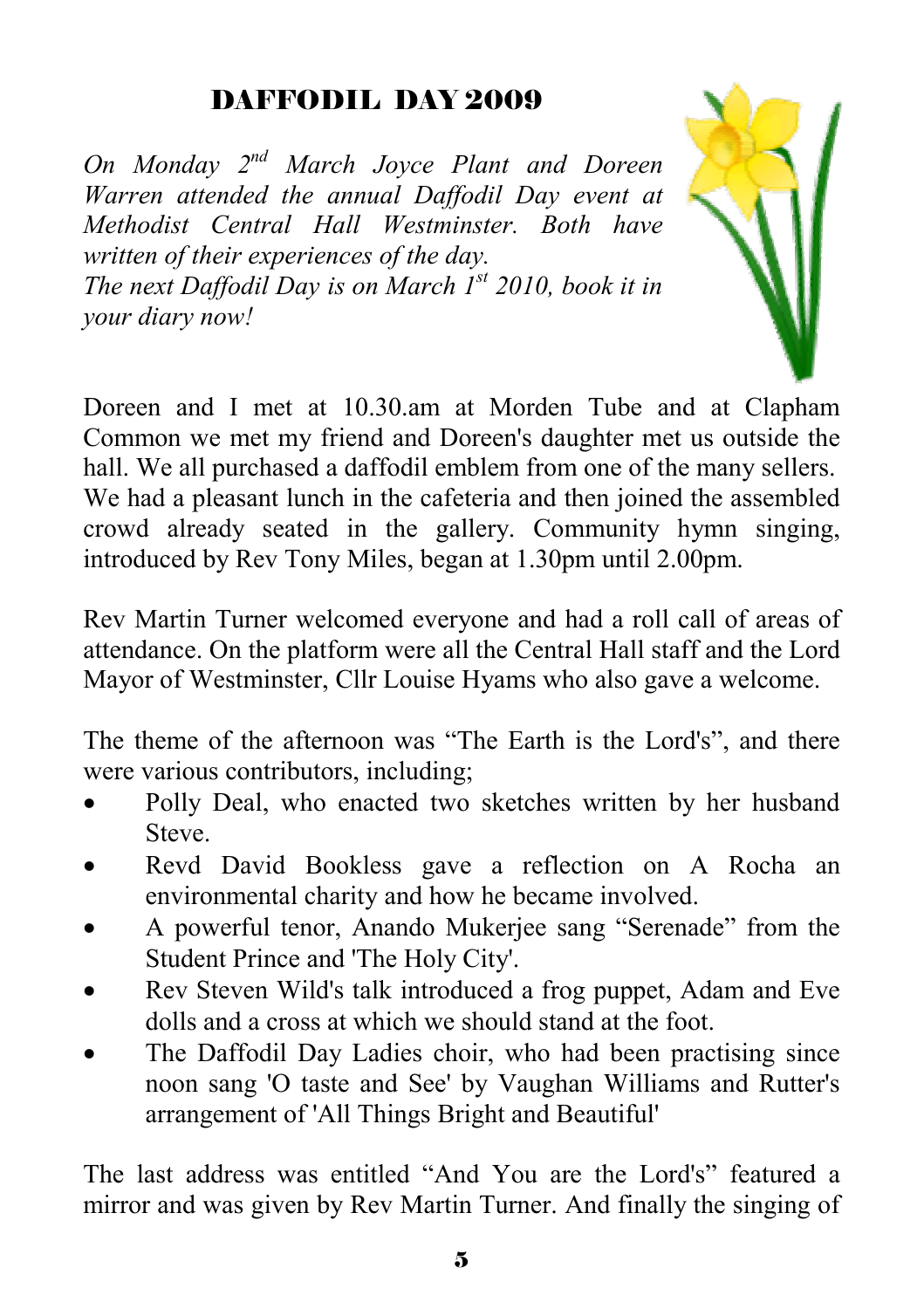'Great is thy faithfulness', 'All creatures of our God and King', 'For the beauty of the earth' and 'O, Lord my God, When I in awesome wonder' by a packed Central Hall was the gloss on a very splendid afternoon. *Joyce Plant* 

Joyce Plant and I attended the annual Daffodil Day event at Methodist Central Hall Westminster. We travelled by tube train from Morden and met Joyce's friend Phil outside Clapham Common Station. We then proceeded by bus straight to Westminster. It was a beautiful, sunny day and arriving just before mid-day coaches were off-loading their passengers from many parts of southern England. It was a hive of activity. Then my daughter arrived from a nearby office to join us for lunch in the basement restaurant of the Central Hall. We had to queue for a short time as there were so many people. We found a table for four in a pleasant bright room and had a relaxing break before joining the throng beginning to gather in the Great Hall.

 We took our seats in the gallery where we had a good view of the wonderful displays of fresh daffodils. (After the Service everyone was invited to take a few daffodils home if they wished). Also everyone was carrying "Marie Curie" daffodils which were on sale at the entrance to support a very worthy cause and added to the blaze of colour.

 Following community hymn singing the main programme began at 2pm. when Methodist, civic and community guests, arrived to enjoy a lively service based around an environmental theme "The Earth is the Lord's". The Lord Mayor of Westminster brought her greetings – she was Cllr. Louse Hyams – and looked very young to be a "Lord Mayor". There were also powerful messages from various ministers including Rev. Steve Wild, who featured in "An Island Parish" on BBC television, and, of course, the Superintendent Minister of Central Hall Rev. Martin H. Turner. The Connexional President of Women's Network, Judith Simms also spoke.

There were prayers, poems, interviews and a professional tenor soloist sang "Serenade" from the Student Prince and "The Holy City".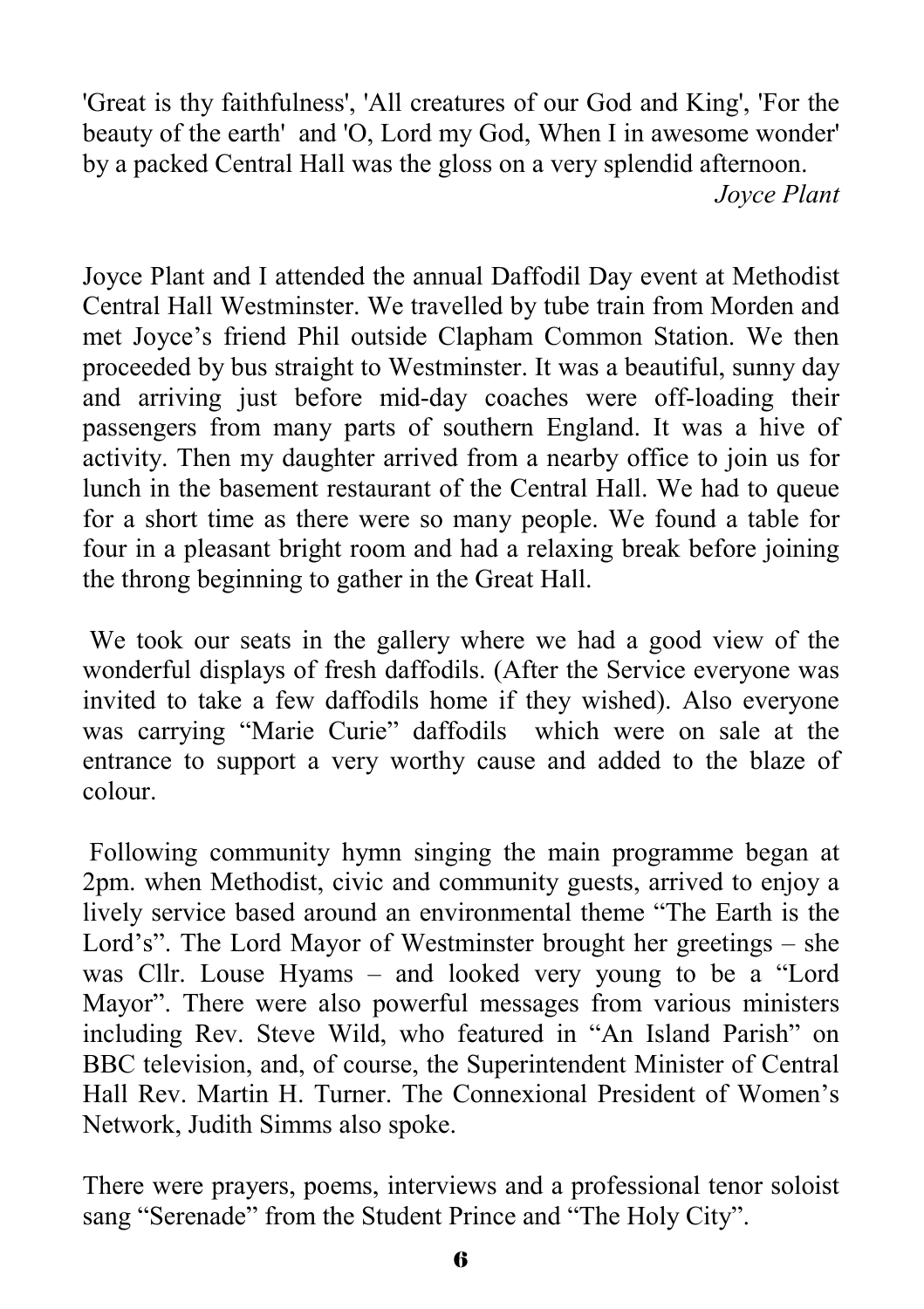The Choir sang Rutter's version of "All things bright and beautiful" and the hymns all echoed the environmental theme and included "Great is Thy Faithfulness" and "For the Beauty of the Earth".

 Singing with a congregation of almost two thousand accompanied by a magnificent organ was an uplifting experience. I think all who were there will remember it for a long time.

The Rev. Martin Turner summed up the event with the words: "Wonderful singing, great fellowship, a tremendous day".

*Doreen Warren* 



#### Times are Changing for Coffee and Chat

For some years people have met on Tuesdays for Coffee and Chat between 10 am and noon. Many popped in for a coffee before shopping.

Over the last couple of years this custom has changed and folk come for a refreshing cuppa after they have shopped.

We have therefore decided to change our opening

hours a little and from after Easter (14 April) we will open at 10:30am, but will still run until 12 noon.

We hope this will bring in more customers. (Just don't ask what John and I are going to do with the freedom of that extra half hour!)

 $< 0 >$  ——

*Rosemary Keen* 

### COMIC RELIEF

At the last BIG BRUNCH there was a cake stall in aid of Comic Relief, which raised £71.40. Many thanks to those who made and/or bought the cakes.



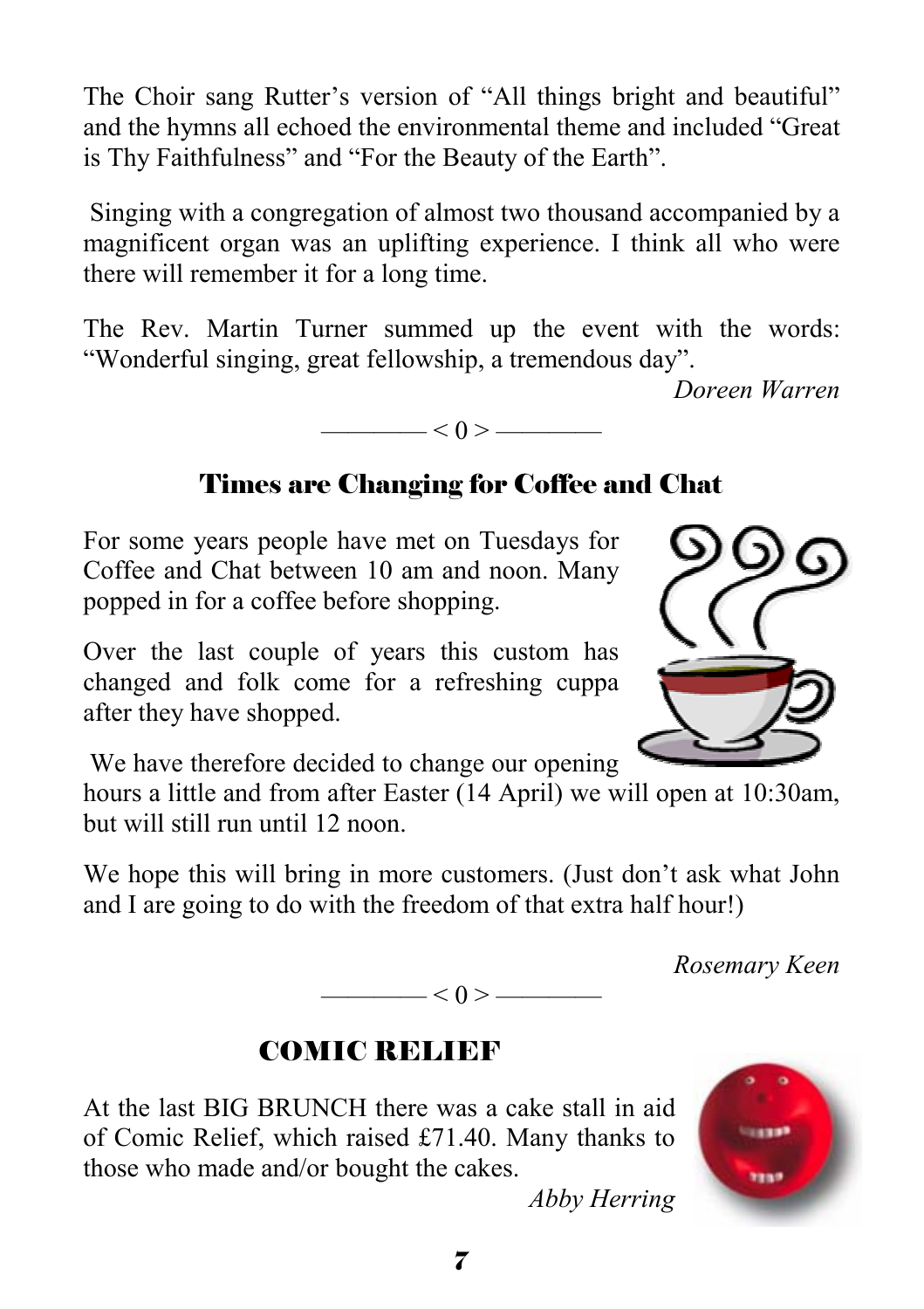# **Cadbury goes Traffik Free**

PEOPLE SHOULDN'T BE BOUGHT & SOLD

**OP THE TRAFFIK** 

**STOP THE TRAFFIK campaigners around the world are waking up to the amazing news that by the end of summer 2009, Cadbury's Dairy Milk bars can be part of their diet again!** 

Cadbury announced today that Cadbury's Dairy Milk - their best known product, is to become Fairtrade by the end of summer 2009.

STOP THE TRAFFIK's founder Steve Chalke said, 'this is a very significant step in our campaign. We congratulate Cadbury on their commitment to justice and now look to their policy being adopted across their entire product range. Despite this huge success, STOP THE TRAFFIK's Chocolate Campaign marches on. We now call on Mars and other manufacturers to follow Cadbury and stop using cocoa produced by trafficking and exploitive forms of child labour.'

STOP THE TRAFFIK CEO, Ruth Dearnley added, 'Cadbury's decision demonstrates the power of ordinary consumers in bringing change and freedom. Two years ago, STOP THE TRAFFIK met with Cadbury and were told that a fairtrade Cadbury's bar was impossible and impractical. This is a victory for every person who has complained, campaigned and spread the message. But most of all, it is a victory for every child held in exploitative labour on West African cocoa farms. It is important to remember though that all exploited children will not be free until Mars, Nestle, Lindt, Hershey and all the others have put human rights before profit and make similar announcements.'

It has been known for a long time that thousands of children are being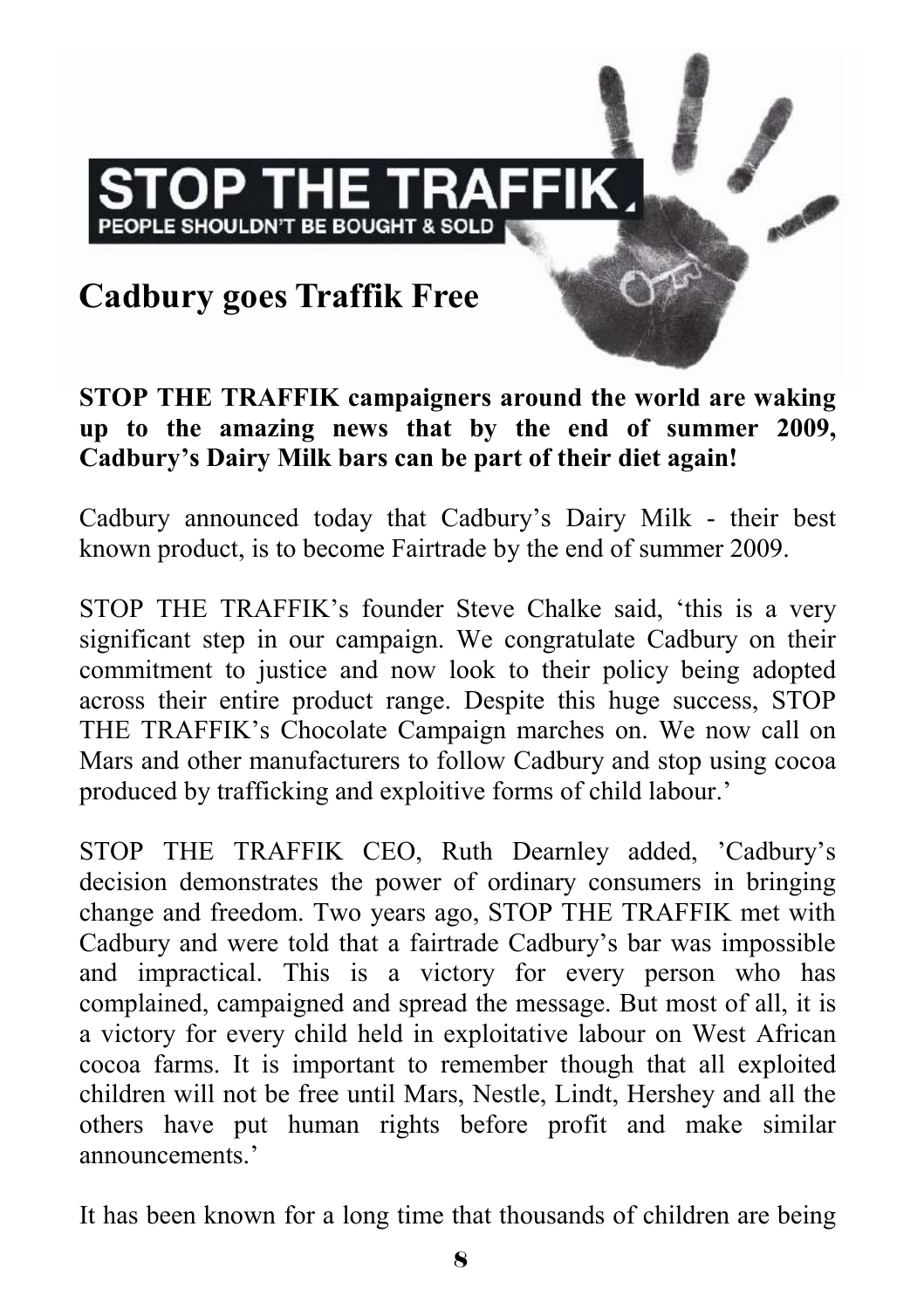trafficked onto cocoa plantations in the Ivory Coast and across West Africa to harvest cocoa we then eat as a tasty treat.

Even though the chocolate industry promised to remove all forms of exploitative child labour in 2001, little progress has been made. STOP THE TRAFFIK, a global movement against people trafficking, has been calling for individual companies to take responsibility for the chocolate they sell and asking for it to be traffik free.

Today STOP THE TRAFFIK campaigners around the world celebrate that in the summer 2009 there will be another traffik free chocolate bar.

Victoria Kuhr STOP THE TRAFFIK Community Action and Resources Officer

STOP THE TRAFFIK. 75 Westminster Bridge Road London SE1 7HS phone: 020 7921 4252 fax: 020 7921 4201. www.stopthetraffik.org

 $\le$  0 >  $-$ 

#### SPONSORED WALK



Now in its fourth year, the Walk for Skin 2009, is a series of eleven sponsored walks taking place throughout the country, chosen for their scenic appeal and accessibility to all, to help raise vital funds for



research into skin disease.

On Sunday 10th May, Karen, Jenny and Rebecca Smith will be doing the sponsored Walk For Skin (about 3 miles) in Kensington Gardens. This walk raises money for the British Skin Foundation and the Childhood Eczema Fund. Anybody who would like to sponsor them, please see Karen or Jenny or ring them on (020) 8542 0176.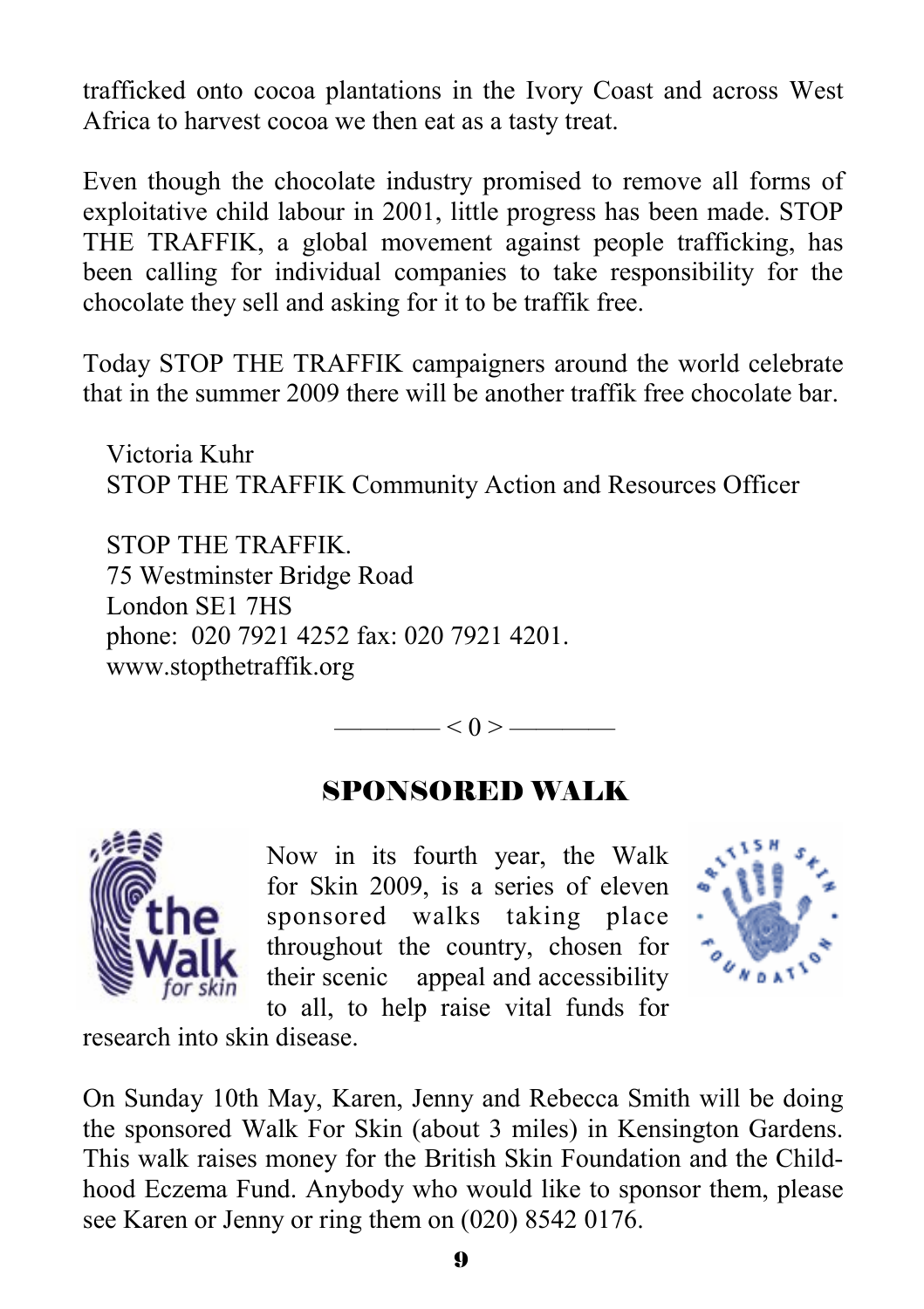# BOOK REVIEWS from RE:FRESH BOOKS

*The Faith of Barack Obama* by Stephen Mansfield 164 pages, hardback, £13.99

Barack Obama, like his predecessor in the White House, professes a Christian faith resulting from a real conversion experience but his brand of faith-based politics is radically different from that of Bush.

Stephen Mansfield takes a balanced look at Obama. Written during the run-up to the Presidential election, *The Faith of Barack Obama,* explores the influences on



PHEN MANSFIELD

Obama, including his atheistic mother, his Muslim stepfather (his black father and white mother divorced when he was two) and the controversial preacher Jeremiah Wright through whom he came to faith. It discusses Obama's pathway to the Presidential nomination against the background of his faith and his multi-racial parentage, and it contrasts his Christianity with that of George W Bush, John McCain and Hillary Clinton.



*The Audacity of Hope* by Barack Obama 375 pages paperback, £8.99

If you want it in Barack Obama's own words, his bestselling book *The Audacity of Hope* includes a chapter on faith. The title is borrowed from a sermon by Obama's friend and pastor Jeremiah Wright.

First published in the United States in 2006, *The Audacity of Hope* spells out Obama's vision for a new,

less partisan, face to political and civic life in America.

**The political and religious scene in America is different from our own and yet what happens there has a powerful impact on what happens worldwide. Barack Obama seems destined to be a major influence on both sides of the Atlantic for years to come.** 

**Christians are called to pray for those in authority. These books can help us understand the new world order and so pray more intelligently for World Leaders.**

*Both of these books are available from re:fresh books & christian resources, 23 The Broadway, Tolworth, Surbiton KT6 7DJ*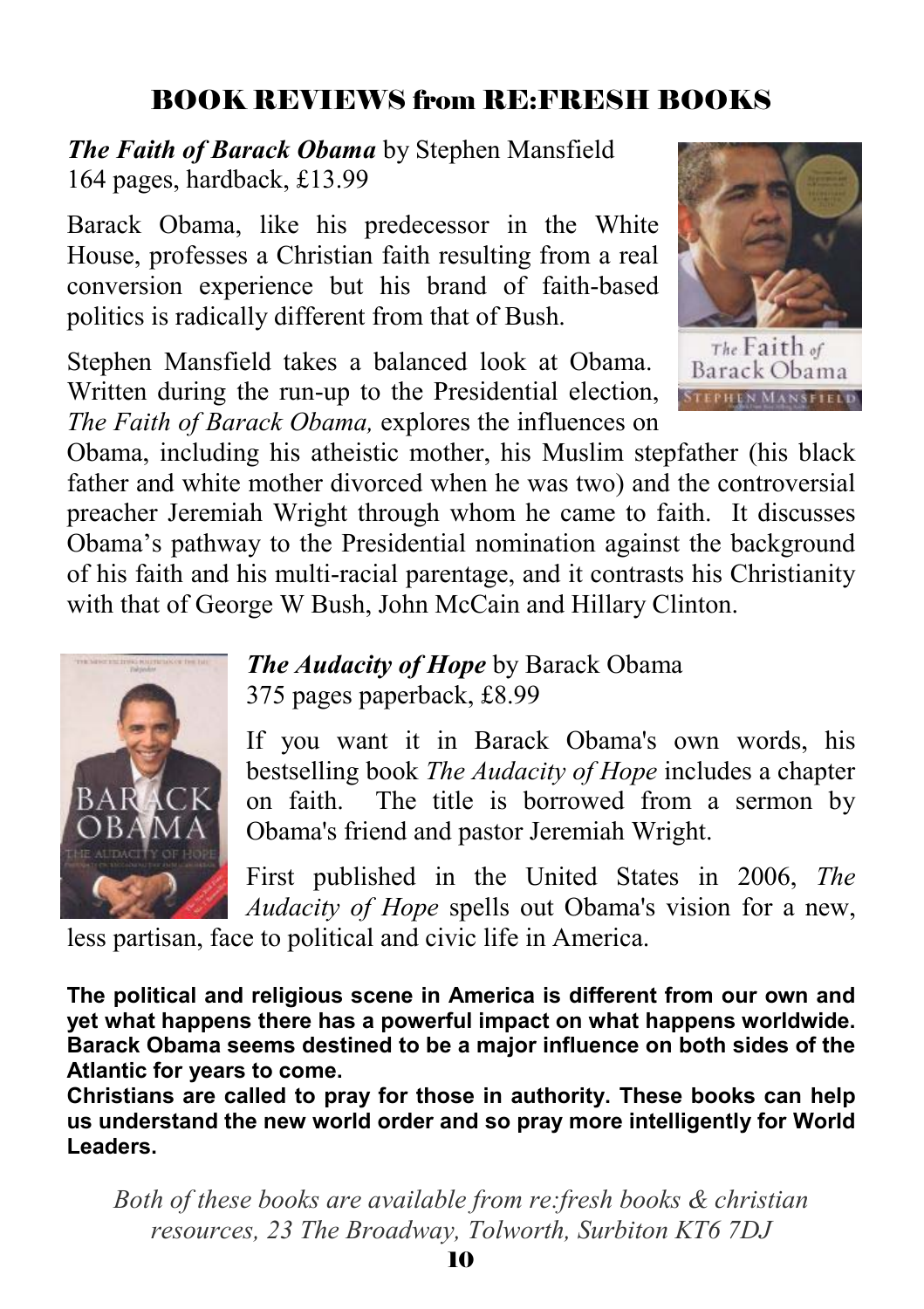### PUZZLE CORNER



#### **Across:**

1. Many miraculous signs and wonders were done by the state states are stated in the state of the state of the

7. All of they were filled with the \_\_\_\_\_\_\_\_\_ \_\_\_\_\_\_\_\_ vs.4

9. Suddenly a sound like the blowing of a violent \_\_\_\_\_\_\_\_\_\_\_ came from heaven. vs.2

10. Peter said that the people should \_\_\_\_\_\_\_\_\_ and be baptized. vs.38

#### **Down:**

2. They began to speak in other \_\_\_\_\_\_\_\_\_\_\_\_\_\_\_. vs.4

3. Peter said that the gift of the Holy Spirit was prophecied by the prophet \_\_\_\_\_\_\_. vs.16

4. They saw tongues of \_\_\_\_\_\_\_\_\_\_\_\_\_\_\_ come to rest on each apostle. vs.3

5. In response to Peter's words 3000 people accepted Jesus as their saviour and were \_\_\_\_\_\_\_\_\_\_\_\_\_\_. vs.41

6. Peter told the people that God had made Jesus both Lord and  $\sim$  vs.36

8. \_\_\_\_\_\_\_\_\_\_\_\_\_ got up and addressed the crowd. vs.14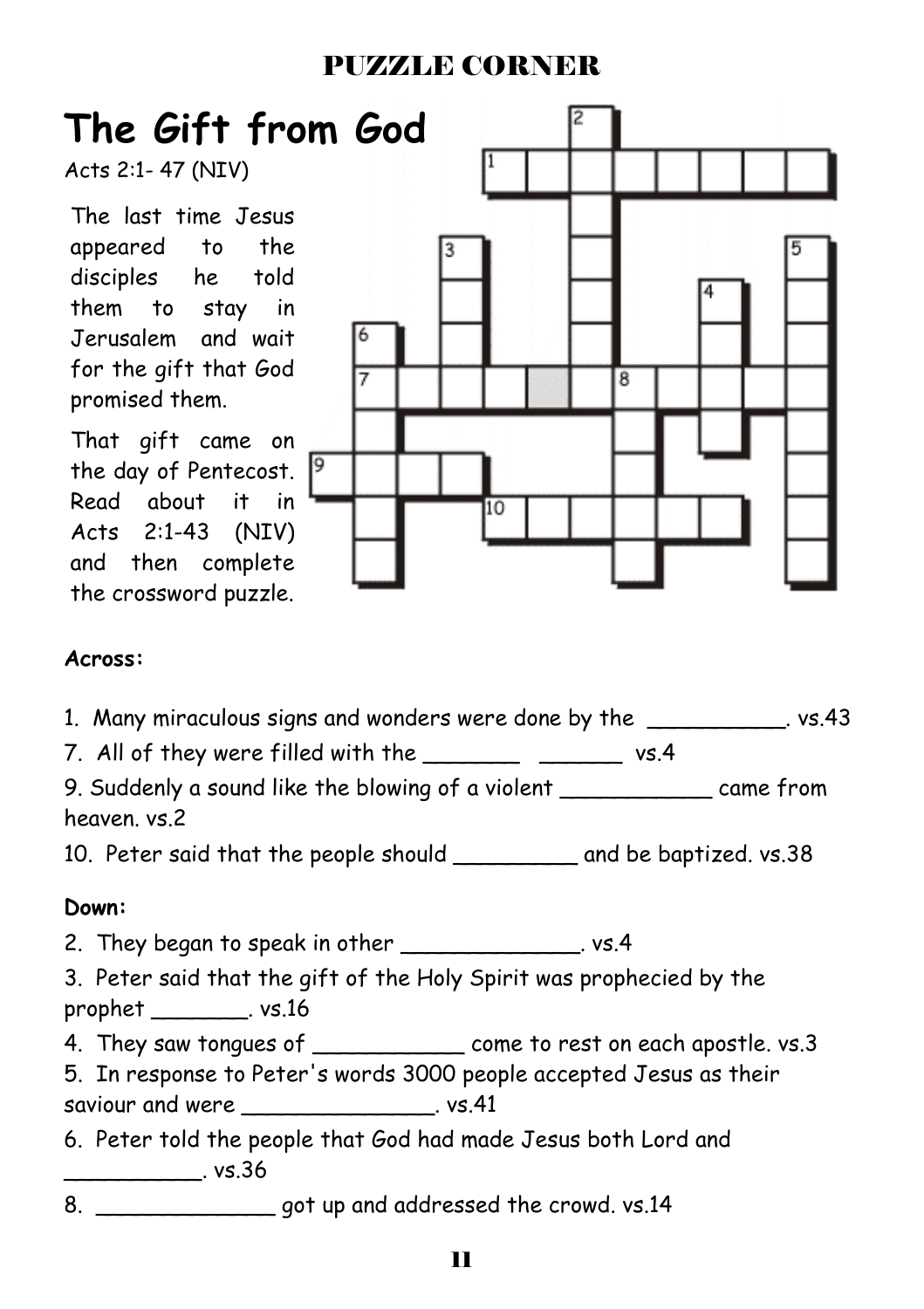## EGG-STRA ORDINARY FACTS ABOUT EASTER

 Apart from the cross, the humble egg is the most recognizable symbol of Easter.

 Eggs have been associated with Easter for centuries, symbolizing fertility and new life. Hard-boiled and then dyed or decorated before being given as a gift is the



traditional Easter egg, though chocolate eggs are now more common.

Here are 10 facts about Easter eggs which you might not have known:

- 1. Egyptians and Persians used to dye eggs in spring colours and give them to friends as a symbol of renewed life.
- 2. After being coloured and etched with various designs, eggs have also been exchanged by lovers and romantic admirers, much the same as Valentine's Day.
- 3. In Germany, eggs are dyed green on Maundy Thursday, while in Greece the traditional colour is red to represent the blood of Christ.
- 4. In Mexico children actually smash eggs over each other's heads! Fortunately, these eggs are filled with small pieces of paper rather than raw egg.
- 5. Egg rolling is supposed to symbolise the stone being rolled away from the tomb where Jesus was laid.
- 6. In medieval times eggs were traditionally given at Easter to the servants.
- 7. The tallest Easter egg was recorded in South Africa in 1996. It was 7.65 metres (25ft) tall and weighed 4,068 kilos. The marshmallow and chocolate egg was supported by an internal steel frame.
- 8. The largest Easter egg hunt took place in Australia in 1999 when 150,000 chocolate eggs were hidden by troops and found by 3,000 children.
- 9. The first chocolate Easter eggs were made in Europe in the early  $19<sup>th</sup>$  century, with France and Germany leading the way.
- 10. About 80 million Easter eggs were eaten in the UK last year, as well as almost 500 million cream eggs.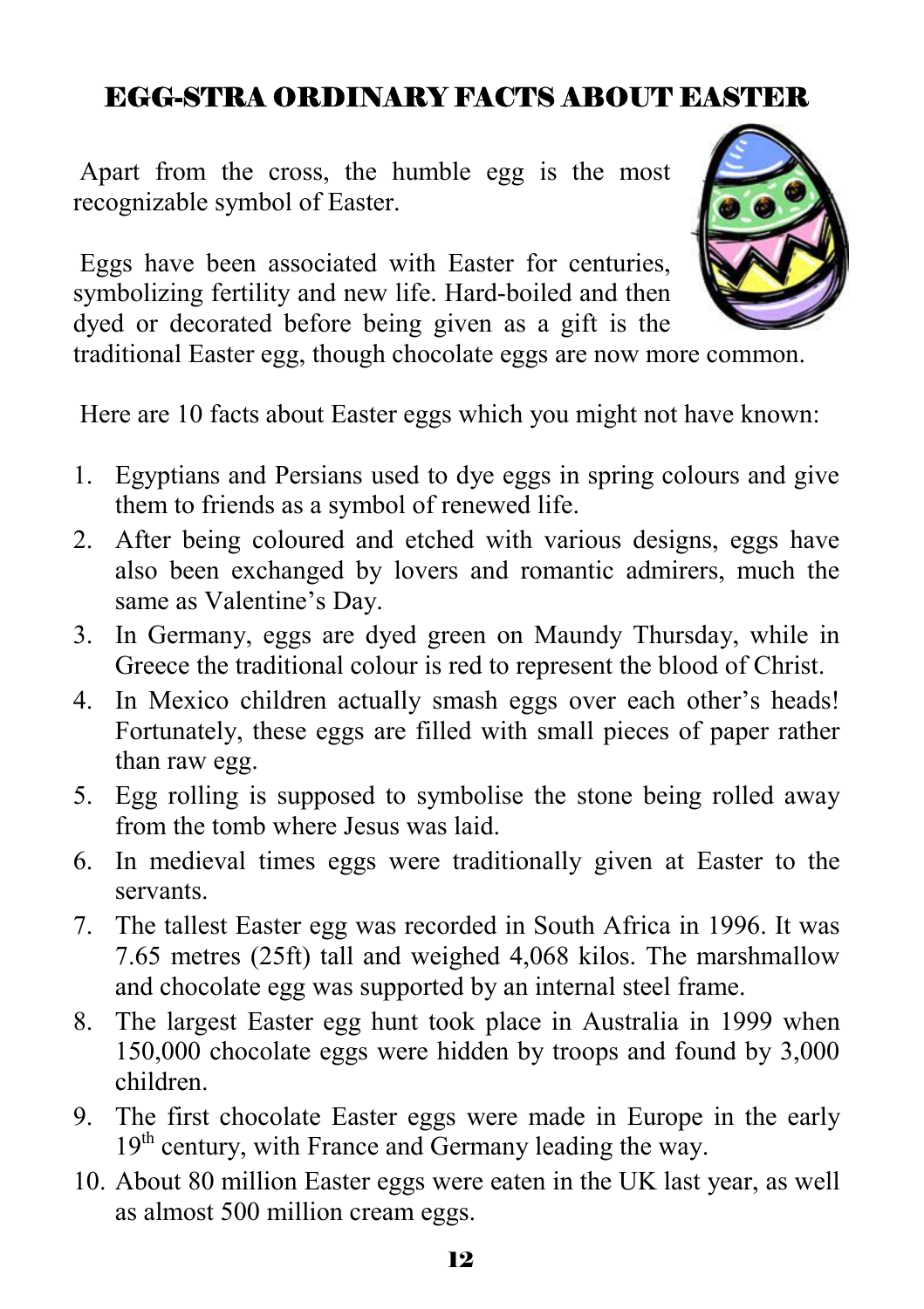# A LETTER FROM MARGARET ADAMS WIMBLEDON CIRCUIT SUPERINTENDENT

Dear Friends,



As I write this there is still a great white blanker of

snow covering my garden. Underneath this I noticed last week that there are lots of little shoots coming through the earth, hope of what's to come when the beauty of the flower will be revealed.

As Christians we are reminded of the hope that we have in Jesus. We particularly remember this at Easter as we celebrate the resurrection and the hope that offers us. May we share that love and hope we have with all those with whom we come into contact so that they too may have the joy of knowing God.

#### **Circuit Stewards**

Each year the Circuit Meeting is required to appoint Circuit Stewards. As you are aware David Mortimer, Tony Leech and Pat Rock are our current Stewards. At the Circuit meeting held on Tuesday Tony Leech and Pat Rock were re-elected.

David, our Senior Circuit Steward, having been a Circuit Steward for the past four years, will stand down on the  $31<sup>st</sup>$  August – we thank him for all his hard work over the years. However, this means we have a vacancy for a Circuit Steward. A number of people have been asked to consider this position but all have declined.

Please prayerfully consider whether this is a role that you or someone within your church could take on. David would be pleased to talk to any one who would like to know more about the role of a Circuit Steward.

If you are interested or have a name to put forward, please contact me.

With my love and prayers

## *Margaret Tel – 020 8393 2322*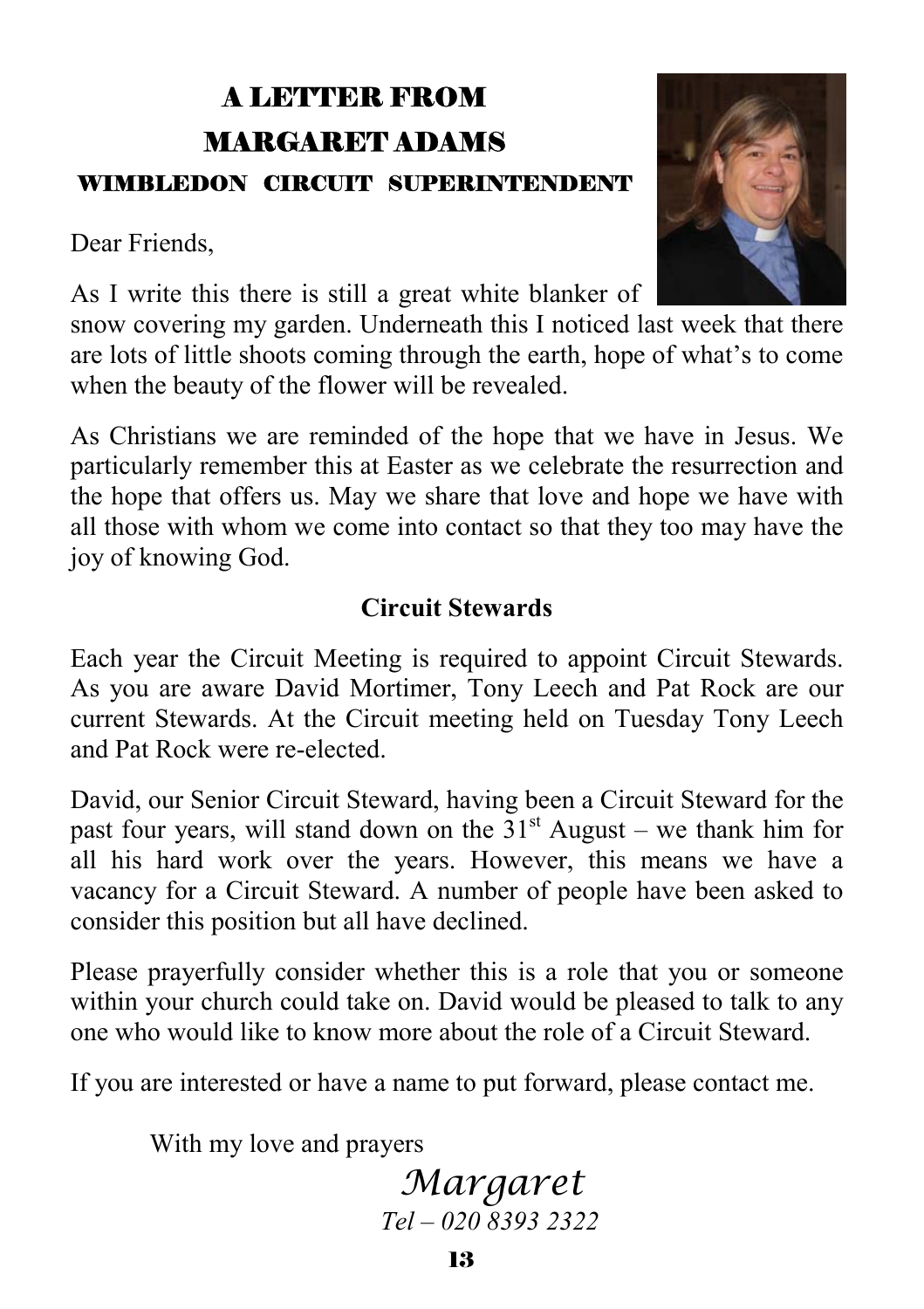# **CHURCH** DIARY



| Weds     | $\overline{1}$ | 7.45 pm            | Midways Group - South Africa - Pauline Riley                                             |
|----------|----------------|--------------------|------------------------------------------------------------------------------------------|
| Fri      | 3              | 12.30 pm           | Luncheon Club                                                                            |
| Sun      | 5              | 10.30 am           | Palm Sunday Service led by David Somers                                                  |
|          |                | 6.30pm             | Holy Communion led by Rev Paul Timmis                                                    |
| Mon      | 6              | $8.00 \text{ pm}$  | <b>Evening Meditation for Easter</b>                                                     |
| Tue      | 7              | 10-12noon          | Coffee and Chat                                                                          |
|          |                | 8.00 pm            | <b>Evening Meditation for Easter</b>                                                     |
| Weds 8   |                | 8.00 pm            | Evening Meditation for Easter                                                            |
| Thurs 9  |                | $8.00 \text{ pm}$  | Maundy Thursday Joint Service                                                            |
| Fri      | 10             | 10.00 am           | Good Friday United Service at                                                            |
|          |                |                    | Morden Baptist Church<br>2.00 pm (approx) Ramble - full details will be in the Notices   |
| Sun $12$ |                | $6.00$ am          | Sunrise Communion on Cannon Hill Common<br>followed by Breakfast at Martin Way at 7.15am |
|          |                | 10.30 am           | Easter Day and Holy Communion Service led<br>by Rev Paul Timmis                          |
| Tue      | -14            |                    | Spring Harvest (to 19th April)                                                           |
|          |                | 10.30am-noon       | Coffee and Chat (Please note the new time!)                                              |
| Weds 15  |                | 8.00 pm<br>7.45 pm | Time for Prayer<br>Midways Group - Speaker to be arranged                                |
| Fri      | 17             | 12.30 pm           | Luncheon Club                                                                            |
| Sun      | 19             | 10.30 am           | Morning Service led by Valerie Ashcroft                                                  |
| Tue 21   |                | 10.30am-noon       | Coffee and Chat (Please note the new time!)                                              |
|          |                | 7.30 pm            | Men's Supper Club - Gwen Edwards -<br>St John's Ambulance Brigade                        |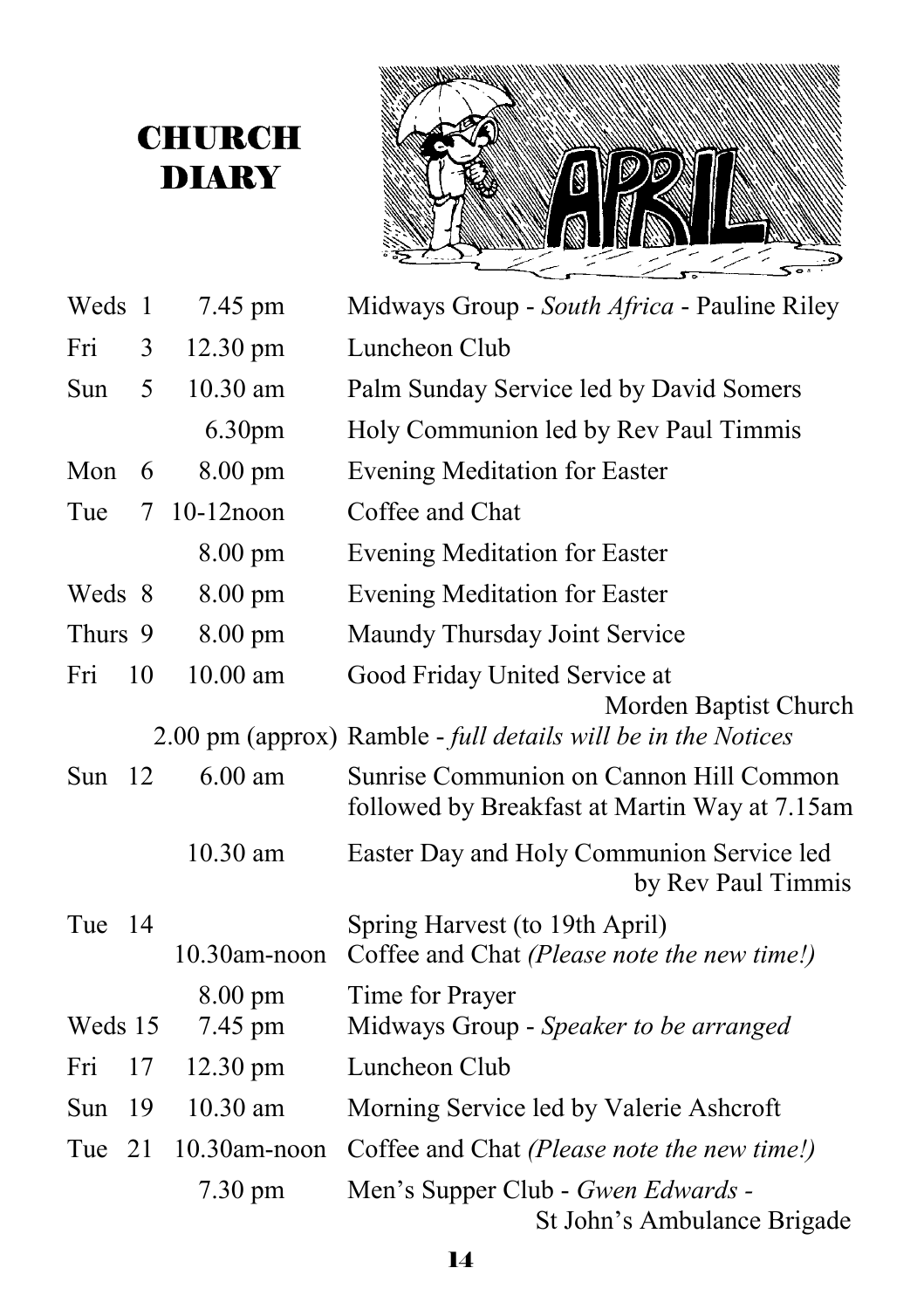|          | $8.00 \text{ pm}$ | Time for Prayer                                                 |
|----------|-------------------|-----------------------------------------------------------------|
| Sun $26$ | $10.30$ am        | Morning Worship led by David Eagle                              |
|          | $6.30 \text{ pm}$ | Bible study led by Rev Faith Nyota                              |
|          |                   | Tue 28 10.30am-noon Coffee and Chat (Please note the new time!) |
|          | $8.00 \text{ pm}$ | Time for Prayer                                                 |
| Weds 29  | 7.45 pm           | Midways Group - Speaker to be arranged                          |

*Please refer to the Website (www.martinway.org.uk) or Weekly Notice Sheet for any additional information* 

 $< 0 >$  ——————

We wish all of those who celebrate a birthday in April a very



*Happy Birthday*  and especially to:

**Celia Johnson on 4th April Rosie Randall on 10th April Kim Nyota on 16th April Phoebe Pallister on 29th April**

 $< 0 >$  ——————

#### PUZZLE CORNER ANSWERS

Solution to the Puzzle from last month's Newsletter  A short distance away - YONDER, The distance anything extends - LENGTH, Speak loudly - ALOUD, Damascus, capital of …. - SYRIA, …. Of iniquity - MYSTERY, into Abraham's …. - BOSOM, …., fork and spoon - KNIFE

The bible Verse For my yoke is easy and my burden is light (Matt.11:30)